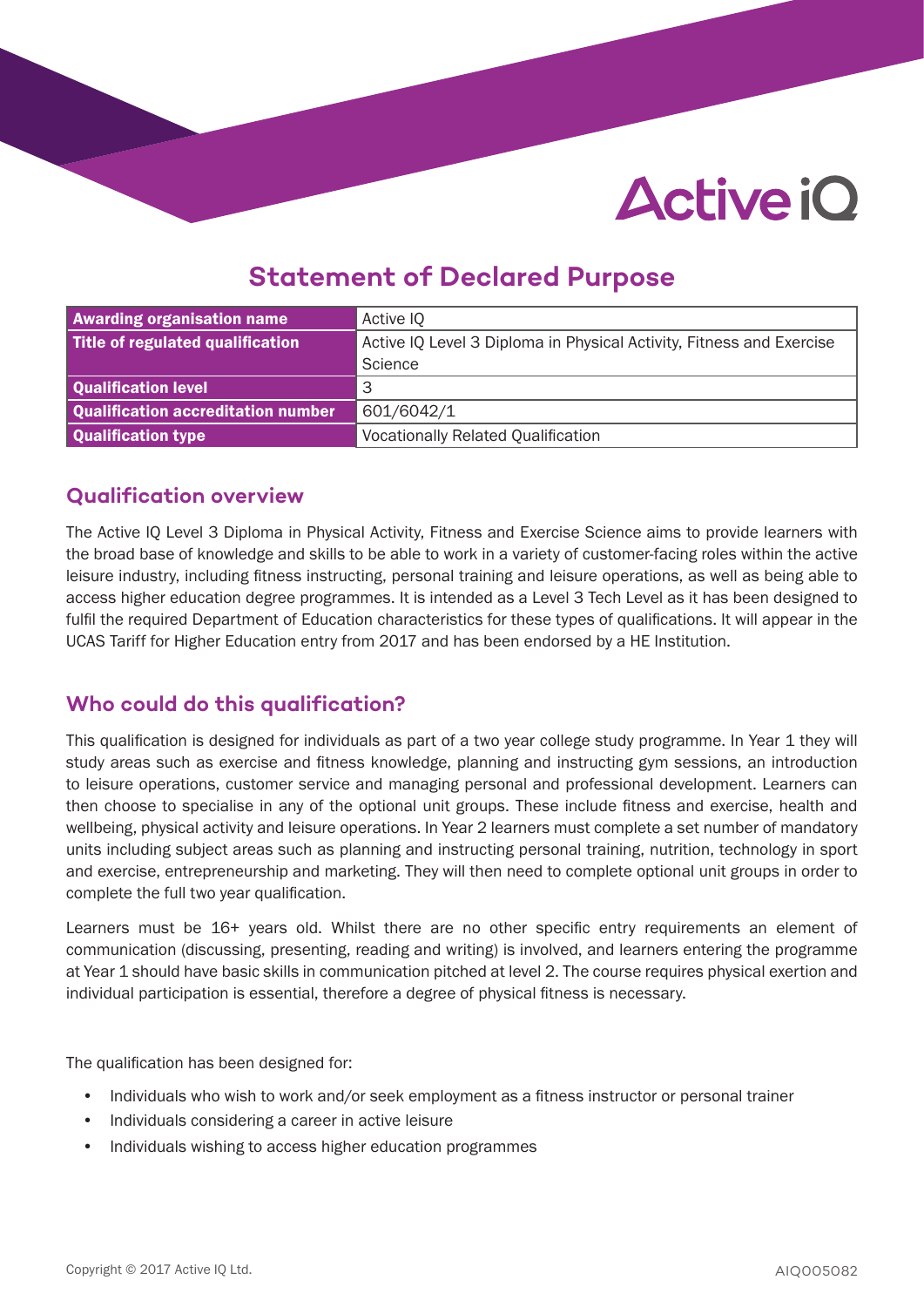

## **What does the qualification cover?**

During the qualification learners will cover the following:

- Anatomy, physiology and nutrition and how it relates to exercise and fitness.
- Roles and career pathways available in active leisure.
- How to plan and instruct safe and effective exercise and physical activity sessions.
- How to deliver safe and effective personal training sessions.
- How to deliver exceptional customer service.
- How to manage own personal and professional development.
- How to develop enterprise skills.
- How to market and sell products and services.
- How technology is used within physical activity, fitness sport and exercise.

## **Qualification structure**

To achieve this qualification, learners must, over the two year programme, complete the 14 mandatory units (91 credits) and a minimum of 40 credits from any of the optional units. In total, a minimum of 131 credits must be achieved. A minimum of 66 credits must be achieved at level 3.

#### Year 1

Learners must complete all 6 mandatory units (45 credits) and a minimum of 20 credits from any of the optional units. (65 credits in total).

#### Mandatory

Learners must complete all 6 mandatory units (45 credits).

|    | <b>Unit</b>                                    | Unit                    | <b>Level</b>   | <b>Credits</b> |
|----|------------------------------------------------|-------------------------|----------------|----------------|
|    |                                                | accreditation<br>number |                |                |
|    |                                                |                         |                |                |
| 1. | Principles of anatomy, physiology and fitness  | F/507/1217              | $\overline{2}$ | 12             |
| 2. | Planning and instructing gym-based exercise    | J/507/1218              | $\overline{2}$ | 16             |
| 3. | Principles of customer care                    | L/507/1219              | $\overline{2}$ |                |
| 4. | Working in active leisure facilities           | J/507/1221              | $\overline{2}$ | 4              |
| 5. | Health and safety in the workplace             | L/507/1222              | $\overline{2}$ | 2              |
| 6. | Managing personal and professional development | R/507/1223              | $\overline{2}$ | 4              |

#### **Optional**

Learners must complete a minimum of 20 credits from any of the optional units.

The full list of optional units that make up the Diploma can be found here:

https://www.activeiq.co.uk/qualifications/level-3/diploma-in-physical-activity-fitness-and-exercise-science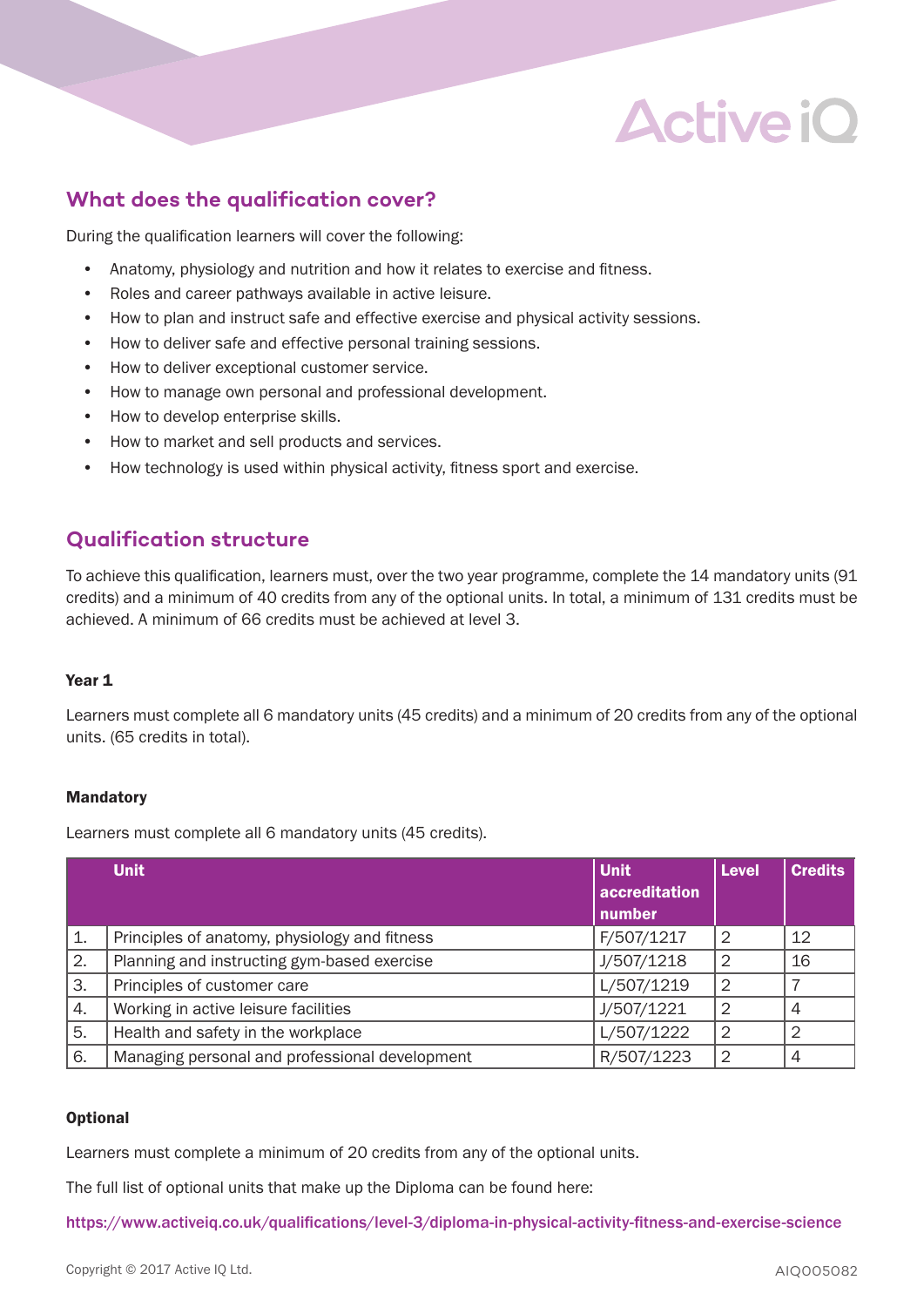## **Active iO**

#### Year 2

Learners must complete all 8 mandatory units (46 credits) and a minimum of 20 credits from any of the optional units. (66 credits in total).

#### Mandatory

Learners must complete all 8 mandatory units (46 credits).

|    | <b>Unit</b>                                             | <b>Unit</b><br>accreditation<br>number | <b>Level</b> | <b>Credits</b> |
|----|---------------------------------------------------------|----------------------------------------|--------------|----------------|
| 1. | Applied human biology for exercise and fitness          | J/507/1204                             | 3            | 8              |
| 2. | Principles of nutrition for healthy lifestyles          | L/507/1205                             | 3            | 6              |
| 3. | Conducting consultations with personal training clients | R/507/1206                             | 3            | 8              |
| 4. | Programme design and delivery for personal training     | Y/507/1207                             | 3            | 9              |
| 5. | Developing exceptional customer care skills             | D/507/1208                             | 3            | $\overline{4}$ |
| 6. | Enterprise and entrepreneurship                         | H/507/1209                             | 3            | 4              |
| 7. | Marketing products and services                         | Y/507/1210                             | 3            | 4              |
| 8. | Technology in sport and exercise                        | D/507/1211                             | 3            | 3              |

#### **Optional**

Learners must complete a minimum of 20 credits from any of the optional units.

The full list of optional units that make up the Diploma can be found here:

https://www.activeiq.co.uk/qualifications/level-3/diploma-in-physical-activity-fitness-and-exercise-science

### **Employer engagement**

As part of this qualification it is a mandatory requirement for learners to have access to meaningful employer engagement. This provides a clear 'line of sight' to work, enriches learning and raises the credibility of the qualification.

Employer engagement can be met in a variety of ways and can include, for example, one or more of the following:

- Structured work experience or work placements that develop skills and knowledge relevant to the qualification.
- Project(s) or exercises(s) set with input from industry practitioner(s).
- One or more units delivered or co-delivered by an industry practitioner(s). This could take the form of master classes or guest lectures.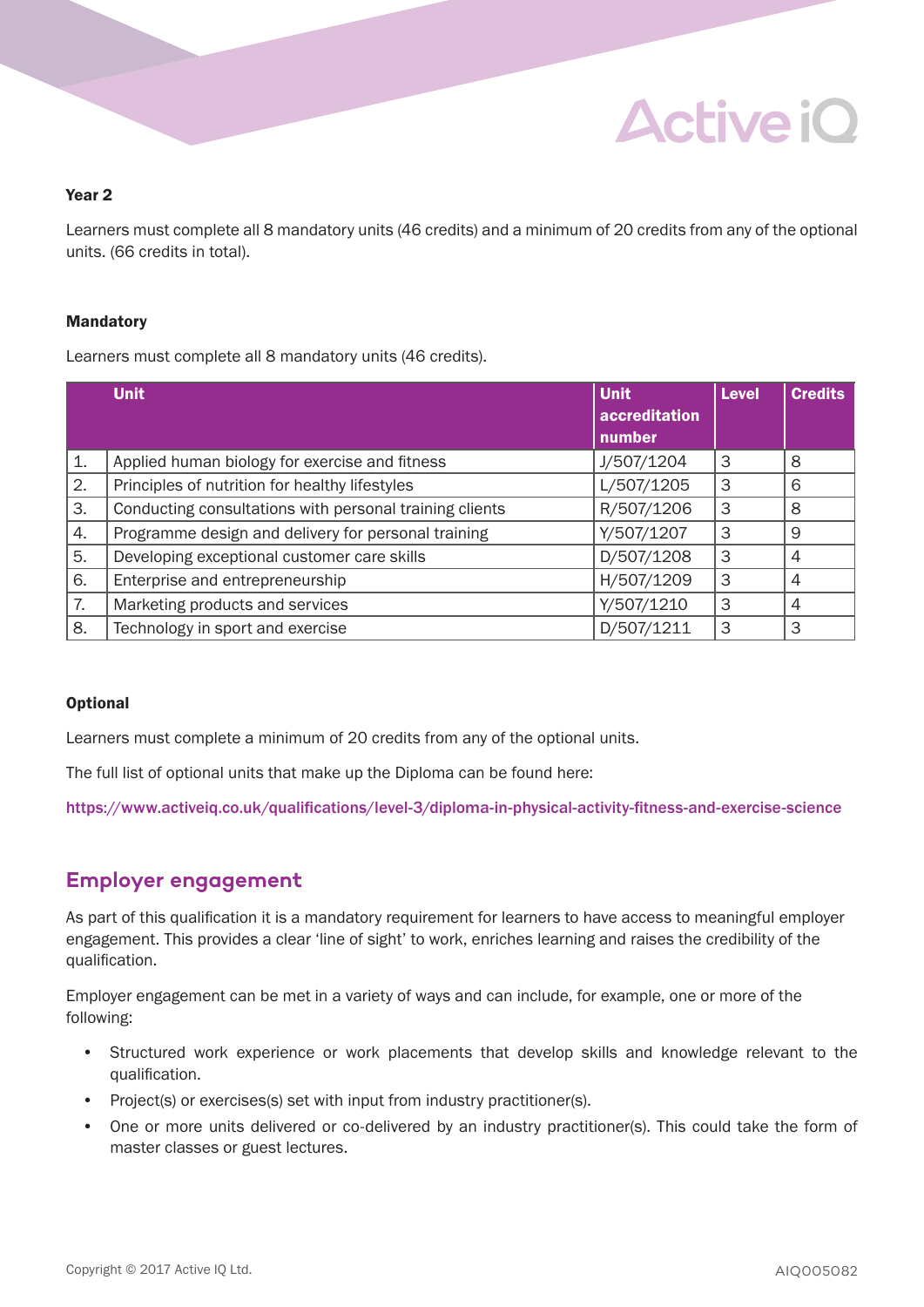## **Active iO**

## **What could this qualification lead to?**

Successful achievement of this qualification will provide entry to the Chartered Institute for the Management of Sport and Physical Activity (CIMSPA) as a practitioner (exercise and fitness). Launched in 2011, CIMSPA is the professional development body for the UK's sport and physical activity sector. CIMSPA was awarded chartered status by the Privy Council, which came into effect at the beginning of January 2012. CIMSPA provides leadership, support and empowerment for professionals working in sport and physical activity and a single unified voice for the sector.

To read more about CIMSPA, please visit https://www.cimspa.co.uk

This accredited achievement is valued and recognised by employers and can assist learners to increase/enhance their career opportunities, progression and earning potential.

## **Will the qualification support progression to further learning, and, if so, what?**

The qualification is designed to offer entry to employment; however, learners can also progress onto the following qualifications and apprenticeship framework:

- Fitness Instructor.
- Personal Trainer.
- Leisure Assistant.
- Leisure Duty Manager.

## **Is this qualification available as an apprenticeship?**

This qualification is available as part of the Advanced Exercise and Fitness Apprenticeship and provides direct progression to the Level 3 NVQ Diploma in Personal Training for learners who wish to develop and demonstrate occupational competence in the workplace.

## **Is this qualification eligible for an Advanced Learner Loan?**

Yes, this qualification is available within the Advanced Learner Loan catalogue, information on which can be found by following the link below:

https://www.gov.uk/government/publications/advanced-learner-loans-qualifications-catalogue

## **Similar qualifications**

This qualification is not available in a larger or smaller version at this level.